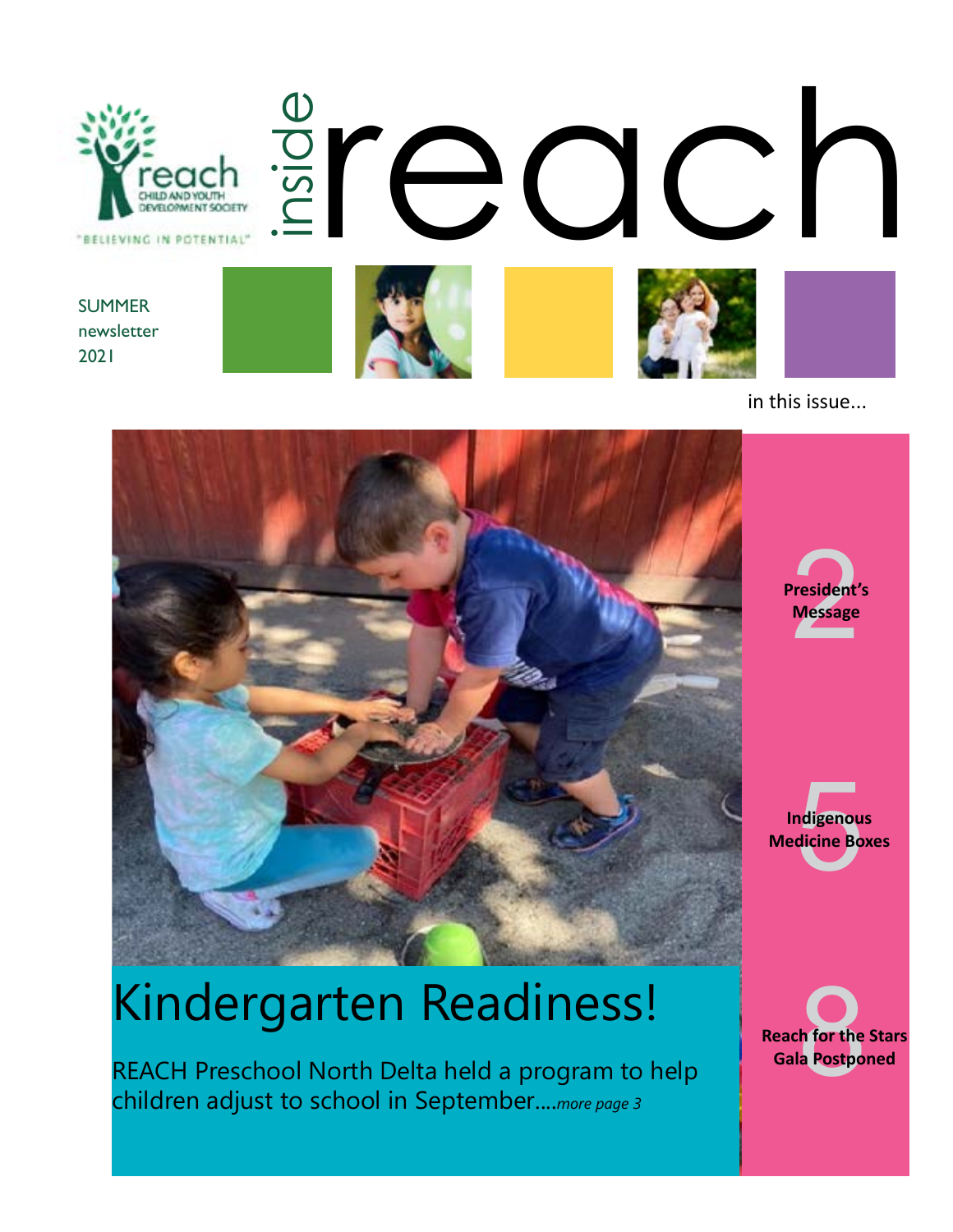## inside reach

is published quarterly and is distributed free of charge to the membership of Reach Child and Youth Development Society. If you would like to subscribe or unsubscribe call 604-946-6622 ext. 0 or email info@reachchild. org and write "newsletter" as subject line.

Submissions are welcome. Children's writing or artwork is welcome. Please include your contact information with your submission. Submissions can be emailed to alisonm@reachchild.org with "newsletter" in the subject line, faxed to 604-946- 6622 (please do not fax artwork), mailed or dropped off at the front desk. For more information about the "inside reach" newsletter please call 604-946-6622 ext.337.



5050 47 Ave, Delta, BC V4K OC8 604-946-6622 Fax: 604-946-6223 info@reachchild.org www.reachchild.org

#### **Reach Play and Learn Centre** 11415 84th Avenue

North Delta, BC V4C 2L9 604-501-1502 Fax: 604-501-1359

### Message from the President



As I write this message, I think of the "roller coaster" of life. Our community, our province, our country and the whole world has been experiencing so many "ups and downs". The continued sunshine this summer has been great for beach visits and

picnics but the effect on the forest and homes in parts of B.C. has been devastating. Our yearly holiday with our Grandchildren was cancelled due to an Evacuation Alert but we had the grandchildren stay with us for a "staycation". We were able to enjoy the outdoor activities nearby including the playground and waterpark at the REACH Building in Ladner.

Now that most residents have received their second COVID vaccination, we have seen the opening of many recreation facilities and are hopeful that our schools re-open in September with students ready for a year of learning and social interaction. Our REACH pre-schools in Ladner and North Delta are gearing up for a full year of socialization, learning and new activities.

We have many things to celebrate at REACH. Our Annual General Meeting is Scheduled for September 16, 2021. It will be a virtual event so our many families can "tune in" from home. We are fortunate to have all our Board members, including our newest member, Pindi Mann, return for another year. I would like to thank them all for their continued support. Our Foundation Board continues to find ways to support REACH by

securing the resources to expand and improve our Programs. We have also welcomed Linda DeRoche to the Foundation Board this year.

Our FINDS, Children's Exchange Thrift Store has been closed since the beginning of the pandemic but is now preparing to re-open. Please watch for the date! The proceeds from FINDS support the Pre-Schools and their innovative programs.

The 9th annual REACH Gala is a wonderful celebration that brings together friends and families of REACH in a party atmosphere. Sadly, because of increased precautions invoked by the Provincial Health Officer in response to COVID-19 Delta Variant prevalence, we have made the difficult decision to defer this in-person event until June 4, 2022. The silent auction fundraiser portion of the event will go live online however! Watch for more information about the 'UN-gala Virtual Auction' that will open October 2, 2021.

The biggest celebration of all is the continued growth and development of our children with diverse needs. We can thank so many for supporting our children, but our parents and caregivers deserve the standing ovation! Thank you!

*On behalf of the REACH Society Board of Directors,*

*Phyllis With, President*

### **2020/2021 Board of Directors**

#### **Reach Child and Youth Development Society :**

Phyllis With, President; Angela Keulen, Vice president; Ryan Thomas, Treasurer; Marcia McCafferty, Secretary; Shirley-Ann Reid, Director; Karen Ostrom, Director; Carmel Tang, Director; Stuart Bowyer, Director; Lois Wilkinson, Director; Brent Graham, Director; Pindi Mann, Director

#### **Reach Child and Youth Charitable Foundation:**

Denis Horgan, Chair; Katherine Bamford, Vice Chair; Ryan Thomas, Treasurer; Tom Siba, Director; Valerie Bartlett, Director; Somi Benning, Director; Laura Dixon, Director, Sharon Schoeffel, Director; Jit Sangha, Director; Linda DeRoche, Director





Like , follow, look and watch . There are lots of ways to connect to Reach . Visit us at www.reachdevelopment.org to link to all of our social media.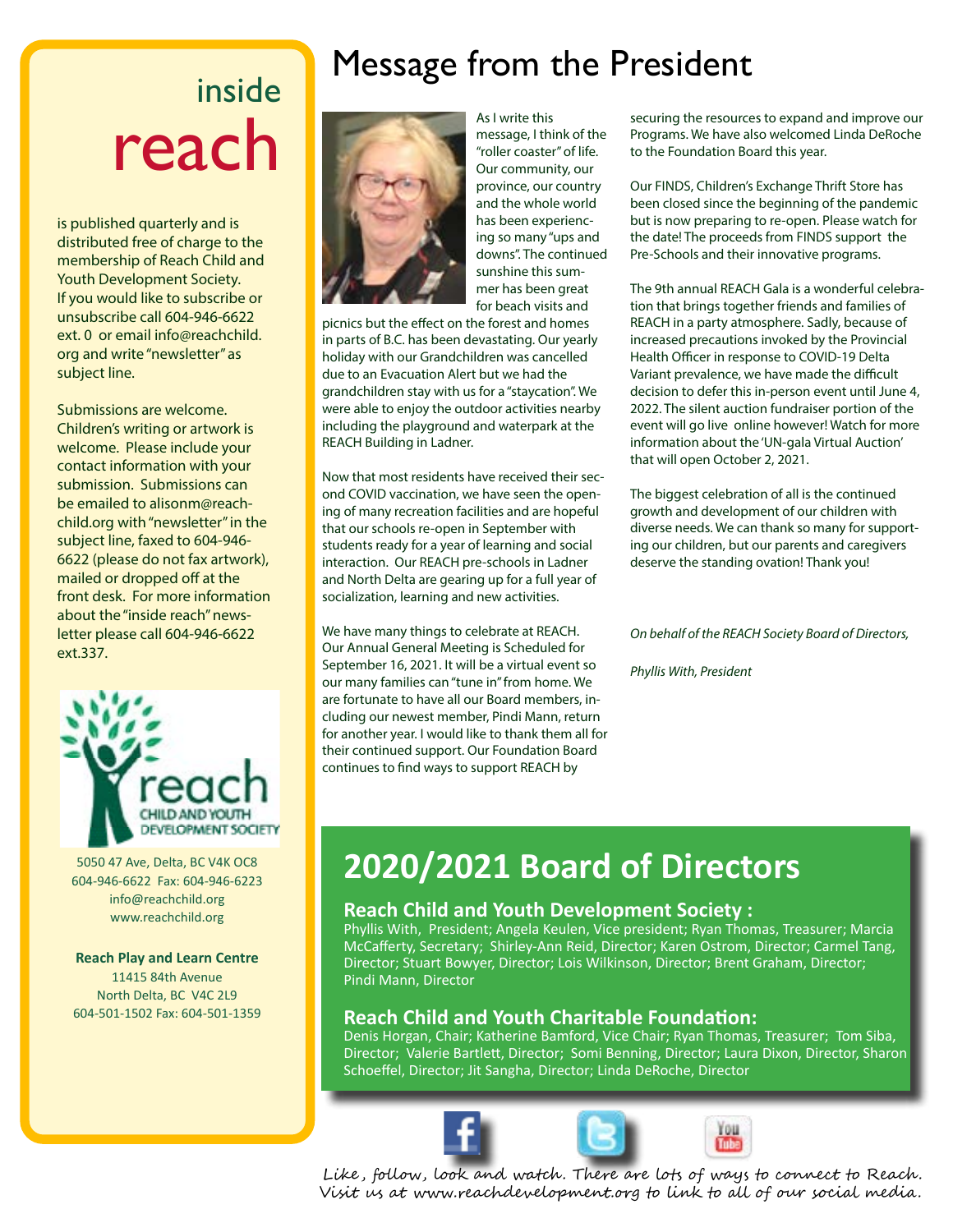#### Kindergarten Readiness Camp at Preschool North Delta







From 9am to 1pm Monday to Friday every week in July, REACH Preschool North provided an activity packed, social skill building camp for children entering Kindergarten this fall. Because of the pandemic, opportunities to connect with other children have been reduced in the past year. The K-Readiness Camp provided children with an opportunity to develop interpersonal and school readiness skills. Funding for the K-Readiness Camp was made possible by the support of our caring donors who are committed to seeing children reach their potential!

As mentioned in the Spring newsletter, Premium Fencing donated the secure privacy fence in memory of colleague James Fabiszewski. This fence has increased the outside play area for REACH Preschool South considerably and we will install a memorial plaque and take a photo with the children to share with you In the photos below, it is evident how much the children enjoy this space in the good weather. Water play is perfect for outside. Preschool South has space in afternoon classes Tuesday and Thursday in the fall. Contact Susie at susieg@reachchild.org.

#### New Safely Fenced Play Area at Preschool South Delta

Fencing donated by Premium Fence Co. in memory of James Fabiszewski











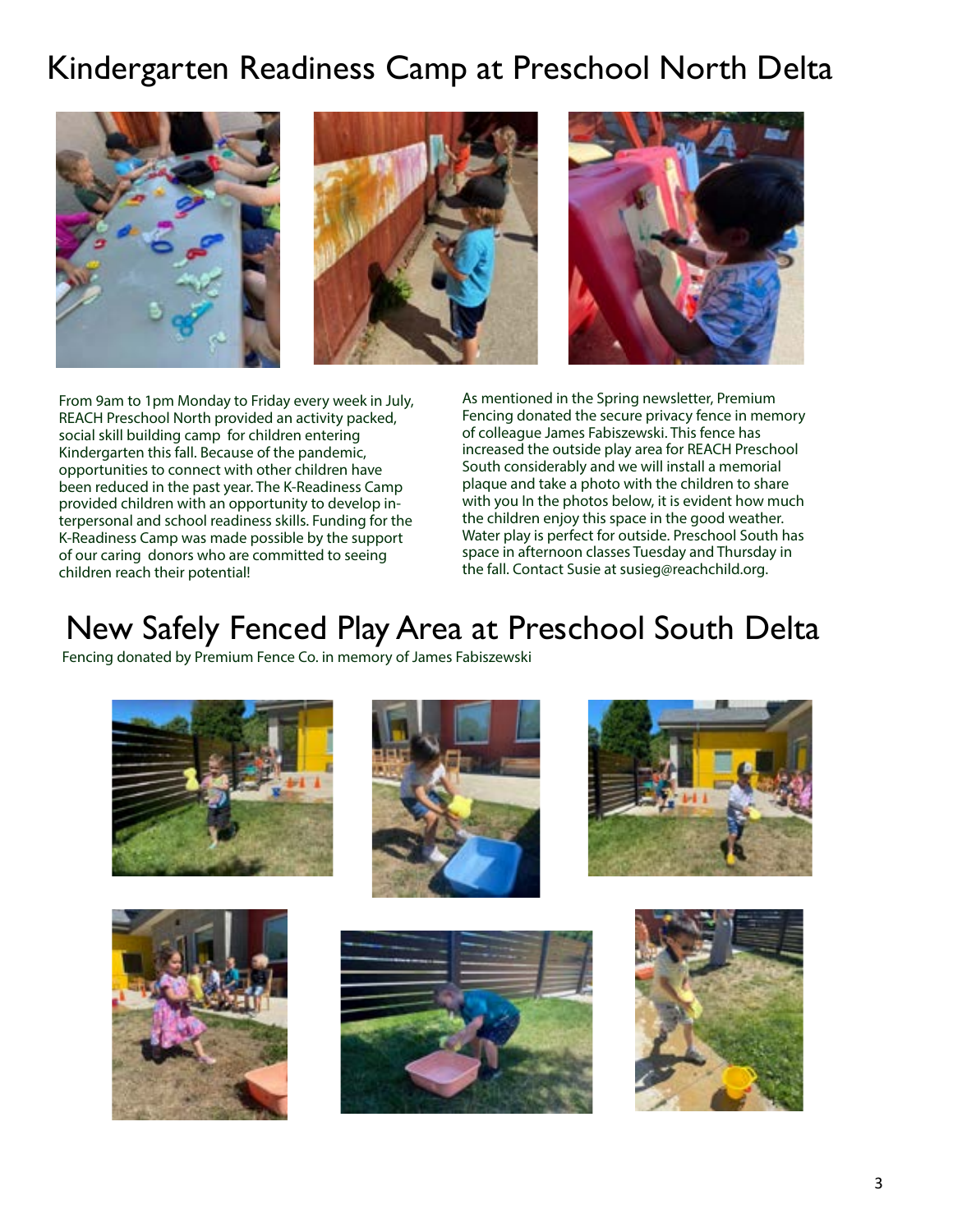### Friends and Families, join us at REACH virtual AGM 2021.



Please join our virtual Annual General Meeting on the evening of Thursday, September 16. Learn what REACH achieved this past COVID year and Acknowledge our staff and volunteers behind our success. Find out what our priorities are for the coming year and meet and help elect our volunteer Board of Directors. Hear first hand from one of our families about their experience using REACH services

This year's agenda will include a proposed Bylaw change to Section 5.17 along with a few other minor housekeeping changes. For more information and to register please contact info@reachchild.org or call 604-946-6622 ext. 300

### Back to School



As the summer days are close to winding down, there is a sense of excitement as another new school year is just around the corner. Some of us have children who are going into preschool or daycare for the first time and others are entering Kindergarten, middle school or high school. During a global pandemic, feelings of uncertainty bring about anxiety in kids of all ages. Parents definitely feel overwhelmed as they may need to make decisions on before/ after school care and other extra-curricular activities.

After spending the summer with family and close friends, younger children may feel separation anxiety and exhibit some frustrations as teachers and parents are also navigating another year of school during Covid-19. How can we prepare ourselves to parent our young ones as they go back to school during a pandemic? According to Child Mind Institute (https://childmind.org/article/back-to-school-anxiety-during-covid/), there a few pointers which can help ease the anxieties in all of us:

- 1. Validate their feelings: It's worrisome when kids are clingy or fearful about separating from you, but it's important for parents to stay calm and stay positive.
- 2. Set The Tone: Try not to ask leading questions ("Are you nervous about going to school tomorrow?"), which can indicate to your child that there really is something to worry about. If you lead with your own anxiety, you're only going to fuel anxiety.
- 3. Help them to think positive: Try to get children to talk about the good things about school. What are they looking forward to? What did they enjoy the previous day?
- 4. Practice separating: things like playing in your room by yourself while mom/dad is cooking, or staying with a caregiver while mom or dad goes out.
- 5. Have a routine: Make sure that your child has a predictable routine leading up to school.
- 6. Emphasize safety measures: we can't promise our kids that we won't get sick, but we can express confi dence that schools have done the planning to minimize risk and keep everyone safe – that's why all there may be rules in place.
- 7. Encourage flexibility: Since there is a possibility that children who start school in person may be expected to switch back to remote learning, at least for some periods of time, it's helpful for kids to know that you're prepared for changes that may occur.

Kids who have trouble separating often just need time and support from parents and teachers to adjust. But if your child is having severe meltdowns at drop-off time for more than two or three weeks, and is unable to recover or to even stay at school for more than three or four weeks, then seeking help can make a big difference. Talk to your child's teacher if needed.

Source: The Child Mind Institute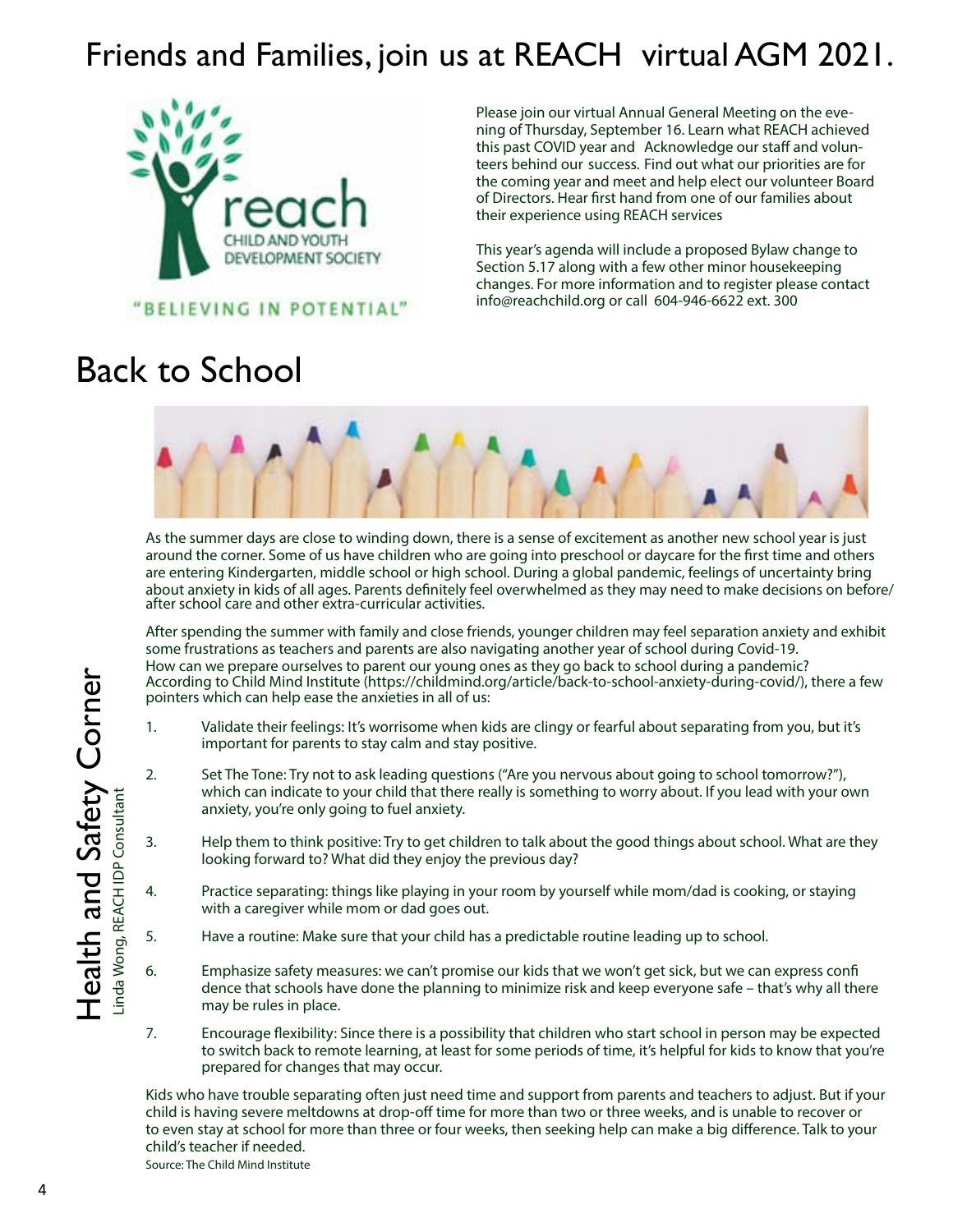### Aboriginal Supported Child Development Medicine Boxes

Camille Netherton, Program Manager

On Wednesday, July14, 2021 the Aboriginal Supported Child Development (ASCD) team gathered to create medicine boxes for the families they serve.

The devoted team members of ASCD are always looking for creative and meaningful ways to support children and families, and on this day, they were honoured to welcome Vanessa Hickman, Early Years Program Specialist from the Ministry of Child and Family Development, Kari Bullock from Metis Family Services and Eugene Harry, elder from the Fraser Region Aboriginal Friendship Centre Association.

Tables were spread with items locally sourced from Indigenous vendors and community. As we gathered, Vanessa, a voice for Indigenous people, spoke from her heart about her experiences and in the room heady with smells of buffalo sage, ceremonial tobacco and cedar, we listened and learned with humbled respect. Vanessa had guided the process of purchasing the items, and then walked us through their significance as we placed them inside the handmade boxes. When we were done, we sat in a circle as Eugene began drumming and singing, as he blessed each of the boxes.

Being a part of the creation and blessing of medicine boxes gave staff a feeling of hope and of doing something meaningful during a time when there is so much sadness and grief in the indigenous community. Researcher Brene Brown says, "In order to empathize with someone's experience, you must be willing to believe them as they see it and not how you imagine their experience to be." In other words, we must hear people's truth and accept their truth before we can move forward in reconciliation.



Reach Child and Youth Development Society is committed to reconciliation and has a well-developed Reconciliation Action Plan.

#### Donation Update: Emergency Fund and Punjabi Speaking Parent Support Group



REACH has been able to provide funding to priority programs because of the generosity of donors. In this edition, we highlight a help made possible by our emergency fund to help families in crisis. One of our families lost everything in a fire this summer and CHOICES Behavioural Consultant Danielle Reid spearheaded the effort to quickly provide relief. She reports, "I was able to deliver the clothing, toys and gift cards to the family today and mom was very, very grateful. Thanks for acting so quickly to put things together for the family. It's so sad what they are going through and I know that a little kindness can go a very long way."



Donors have also made hiring a coordinator to run the Punjabi Speaking Parent Support Group for a two year term possible! The group gives Punjabi speaking parents of kids with needs an opportunity to learn about resources and funding; share concerns; connect with other parents and support one another in a safe, caring, and non-judgemental environment. The parents involved have started an **[Autism Friendly Environment Facebook Group](https://www.facebook.com/groups/136518528600228)**: The Punjabi Speaking Parent Support Group promotes understanding and inclusion. REACH's vision is to work for communities where all individuals and their families are welcomed, included, and leading lives of well-being based on their own individual strengths, interests, and values. Thank you to our donors who also believe in this vision!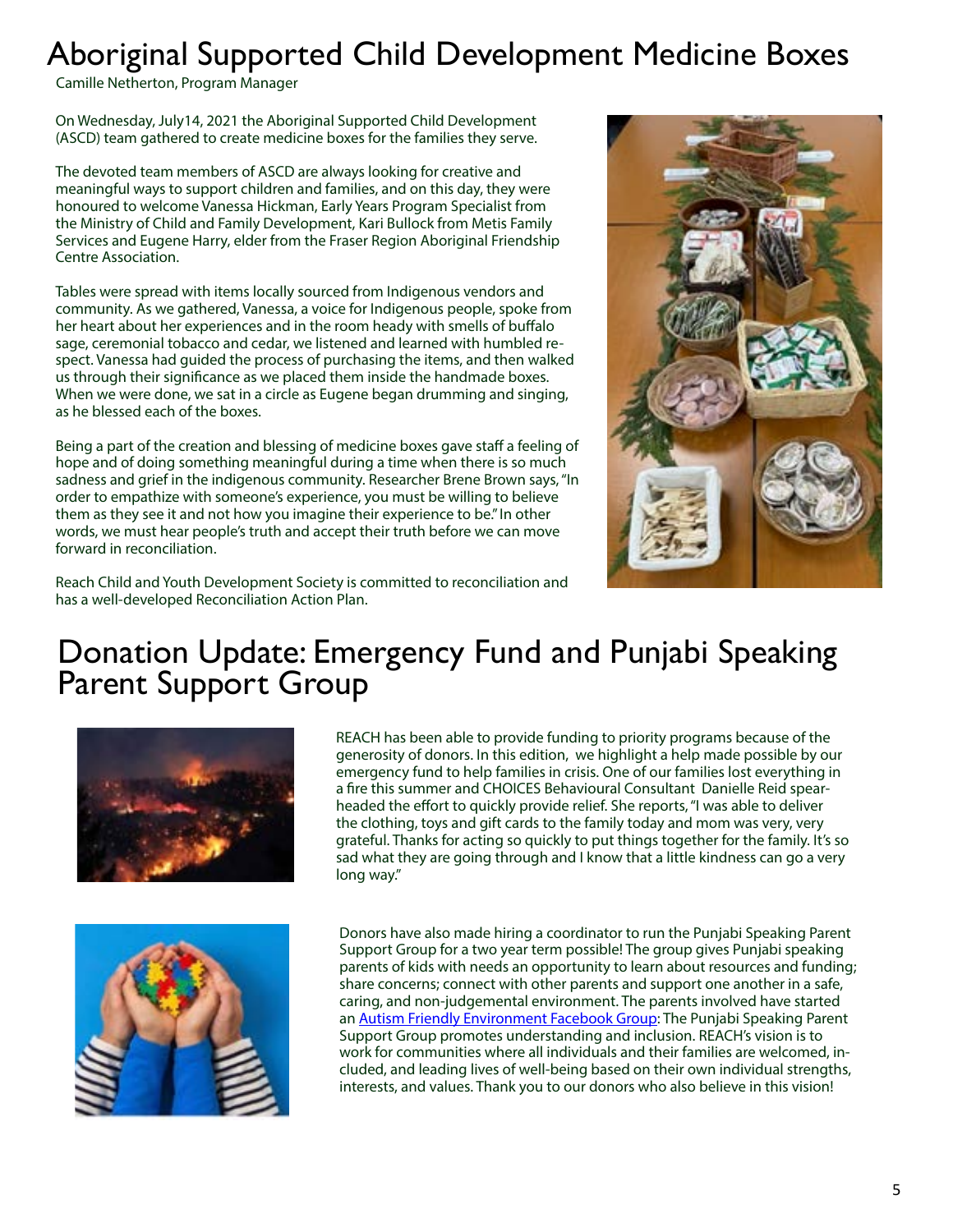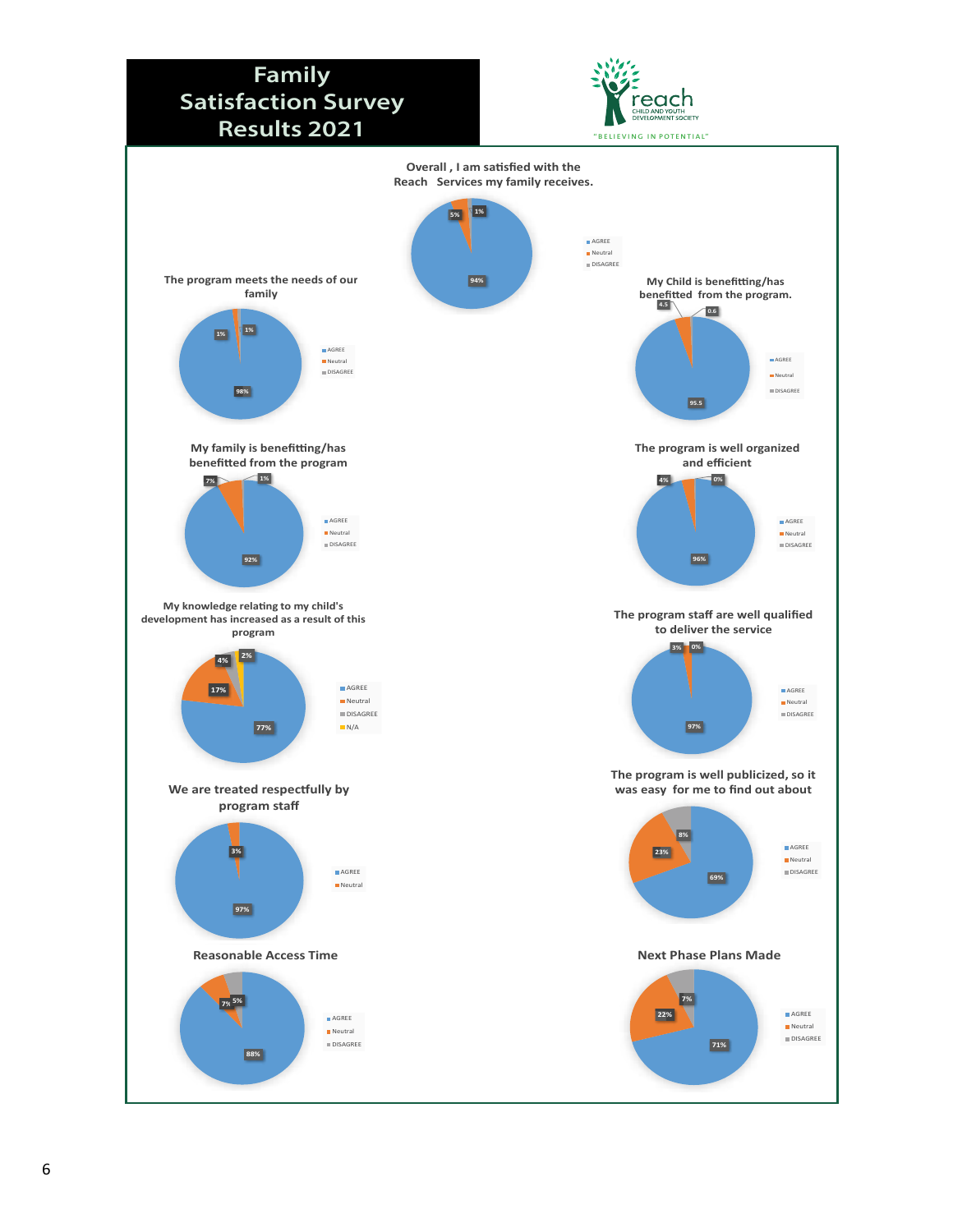### 2021 Family Satisfaction Survey Feedback

As seen in the Family Satisfaction Survey results diagram, there's a great deal of blue that reflects parent agreement that REACH programs very much benefit their children. What are parents saying in addition to the approval ratings? Read on as we share testimonial from parents about each of our programs:

ABA: "Having a kid with special needs is really stressful but with the help of the ABA program it really helps us as a family because now we understand how to deal with our child." "

ASCD: "Well I often say I really appreciate the help I got with my son from the REACH PROGRAM it is obviously noticeable so thanks for your expertise."

CONNEX: "Reach has been very, very helpful...The staff have always been very knowledgeable and helpful. My son and our family have benefited greatly..."

CHOICES: "Our therapist has been so accommodating for our family and our hectic lives. She is kind and patient and has provided us with fantastic materials that have helped immensely."

GROUP RESPITE "My son attends group respite and the staff are wonderful. They do fun things and they always have a great time."

IDP: "We have had a great experience with reach and it's staff. Being first time parents, we had a lot of questions and a lot of things we still had to learn . However, Reach

made it so easy for us,the staff is so knowledgeable." PBS: "I feel supported especially in areas that I had no idea of what or how we were supposed to help our son"

SIBSHOPS: "Our one son is attending the Sib shop which is fantastic. It is a great opportunity for him to know there are other kids out there dealing with similar situations as him."

PC: "The help and advice we received as part of the Positive Connections course ... was life-changing. I was seriously concerned with my child's projectory in life as parents, we had no idea how to help him. I'm so thankful for this service."

PRESCHOOLS: "The teacher is so patient, gentle and passionate. My experience with Reach school and it's staff has been great. When my son started in 2019,he had a hard time adjusting. But teachers were very patient and helpful. Wonderful preschool program and teachers"

RESPITE:" We are receiving one on one respite for our son. It is great for developing and strengthening social skills for our son.

SCD: "The support of the REACH staff has allowed me to grow as a person and as a parent. Everyone at REACH is approachable. Compassion and understanding are part of their inherent nature."

THERAPIES: I am so grateful and impressed with all the practitioners for our son ... So well looked after."

#### EQUAL PAY # BC



**MUNMEET SUPPORTS KIDS** WITH DIVERSE ABILITIES  $\rightarrow$ 

**EQUAL PAY MEANS EQUAL VALUE. MUNMEET SHOULD** NOT HAVE TO CHANGE JOBS TO RECEIVE EQUAL PAY.

**FEQUALPATEC** 

The Equal Pay BC Coalition is a group of representatives from non-union service providers including REACH. Please visit The Equal Pay BC website to find out more about the campaign:

#### <https://www.equalpaybc.ca/>

 #EqualPayBC has prepaid postcards available to be sent by supporters to Premier John Hogan. These postcards, which have prepaid postage attached, come in three versions, and one our own, Munmeet Parmar is on one of them!! The postcards are intended to bring attention to the campaign, as well as the upcoming September 20 Labour Relations Board hearing of the complaint, which was filed regarding pay equity between the non-union and union sectors.

Follow and comment on REACH [Twitter](https://twitter.com/ReachSocietyBC) and [Facebook](https://www.facebook.com/reachsocietybc) hashtag #EqualPayBC